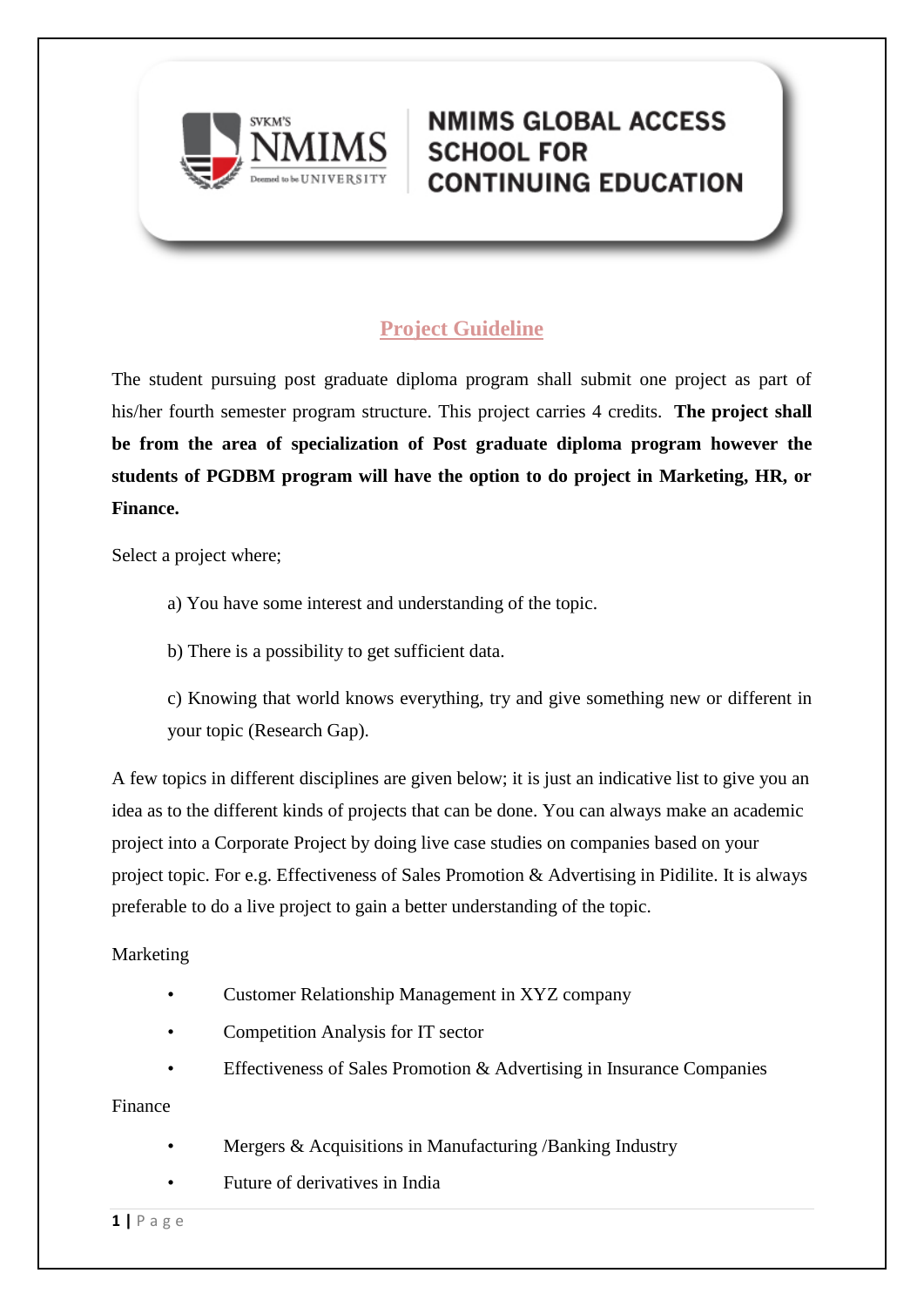

• Study of growth prospects of Mutual Funds in India

Human Resources

- 360 degree Appraisal at INFOSYS
- Performance Appraisal Techniques /Methods at XYZ Company
- Competency Mapping /Model at any organization

#### **Students are free to refer to books/website but must refrain from copying the material Ad-verbatim from source or reference and paste.**

The project to be submitted shall consist of sections as specified in table 1.

### **Table I**

| Sr. No       | <b>Item</b>          | <b>Description</b>                                                                                                                                                                                                                                                                                                                                                                                                                                                                                      |
|--------------|----------------------|---------------------------------------------------------------------------------------------------------------------------------------------------------------------------------------------------------------------------------------------------------------------------------------------------------------------------------------------------------------------------------------------------------------------------------------------------------------------------------------------------------|
| $\mathbf{1}$ | Title of the project | The project should start with the details of the project<br>title, your name, student number (SAP ID).<br>1 Select a title which clearly describes the project you<br>will be doing.<br>2 Use simple words like, A Study of, An analytical<br>study of Comparative study ofetc.<br>3 Avoid general titles like, 'Performance Management',<br>'Branding' etc. Title should be specific and clear.<br>Remember title generates the interest of the reader, hence<br>meaningful and apt title is important |
|              |                      |                                                                                                                                                                                                                                                                                                                                                                                                                                                                                                         |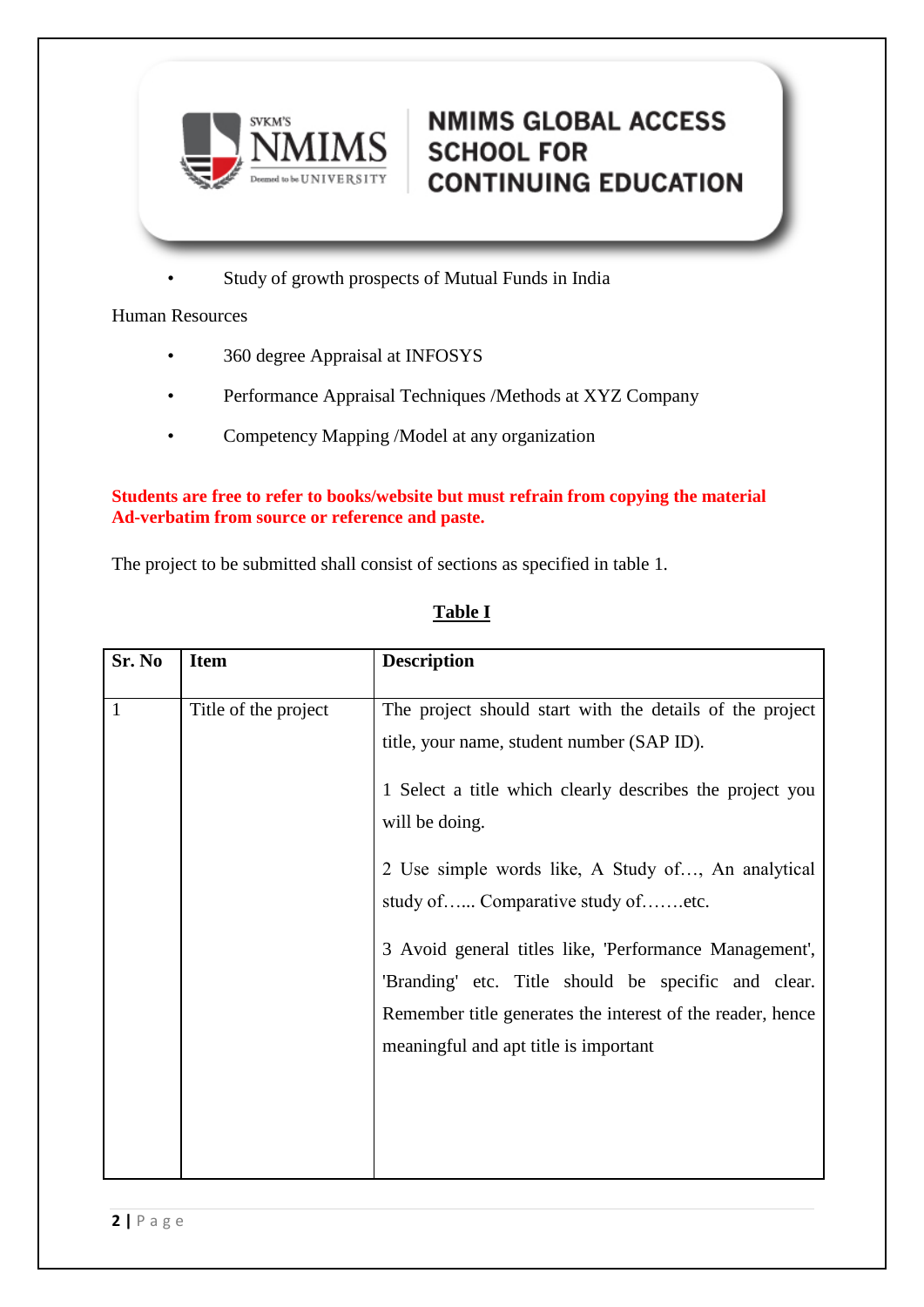

| $\overline{2}$           | Acknowledgements    | A brief thank you note to the people who have helped you<br>in the project.                                         |
|--------------------------|---------------------|---------------------------------------------------------------------------------------------------------------------|
| 3                        | Table of contents   | List of the various topics covered in the project along<br>with the page numbers.                                   |
| $\overline{4}$           | Body of the project | This would include the detailed report. See Table II for<br>details                                                 |
| $\overline{\mathcal{L}}$ | Annexure            | This will contain the graphs, charts or any other data you<br>need to attach which serves the purpose of the report |

### **The body of the report will include following:**

### **Table II**

| Sr. No | <b>Item</b>               | <b>Description</b>                                          |
|--------|---------------------------|-------------------------------------------------------------|
|        | Objectives of the project | 1 Title should be incongruence with the Objectives          |
|        |                           | 2 There can be one or many objectives.                      |
|        |                           | Objectives may be divided in Primary and<br>3               |
|        |                           | secondary objectives as per the need / importance           |
|        |                           | /flow of the project.                                       |
|        |                           | Be brief and number your objectives (this<br>$\overline{4}$ |
|        |                           | facilitates giving references whenever necessary).          |
|        |                           | 5 (Writing many objectives to impress or give the           |
|        |                           | page good look is unwarranted) Restrict yourself            |
|        |                           | to those objectives for which you can achieve / get         |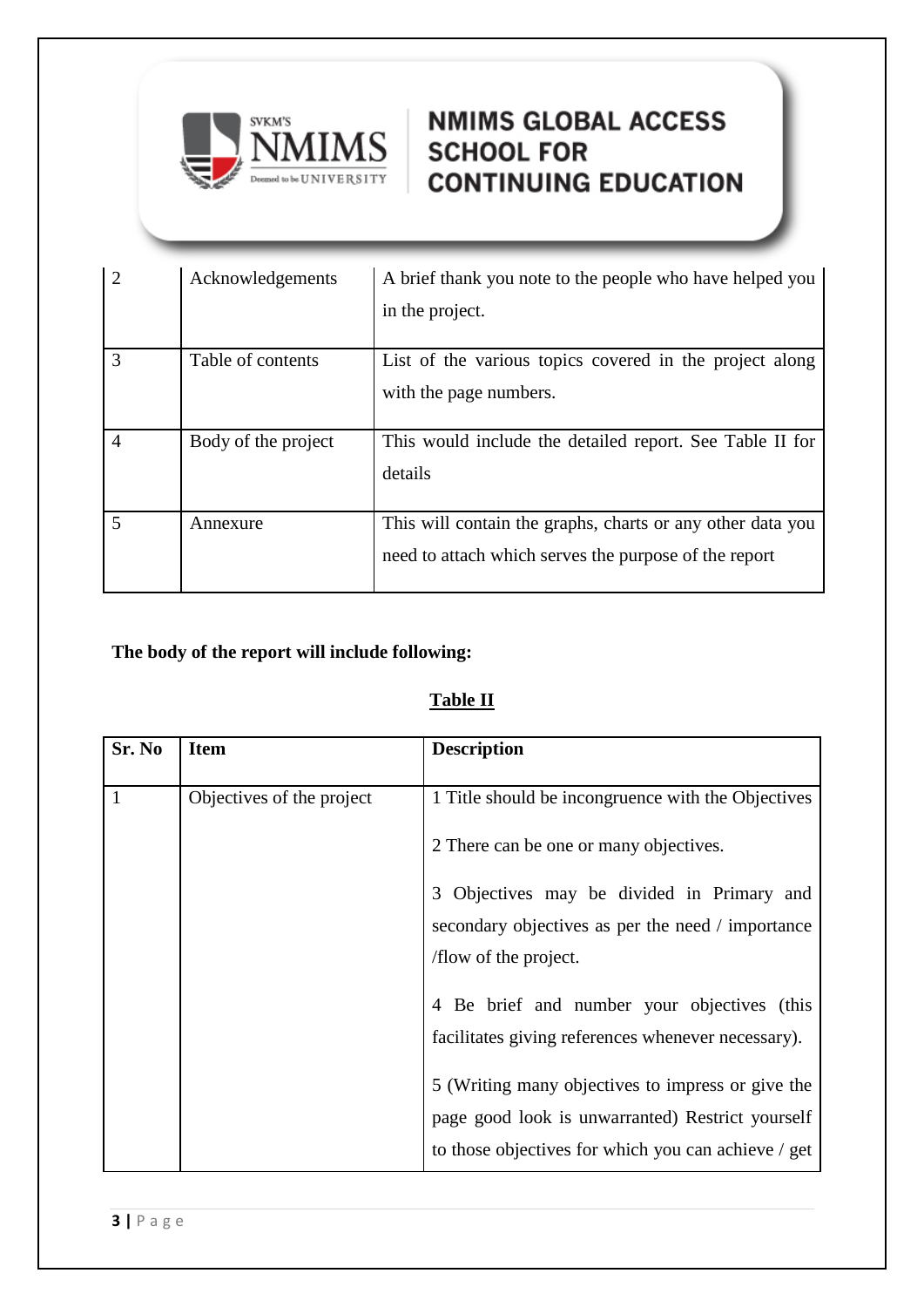

|                |                          | some information                                                                                                                                                                                                                                                                                                                                                                                                                                                                                                                                                                                                                                                                                                                                            |
|----------------|--------------------------|-------------------------------------------------------------------------------------------------------------------------------------------------------------------------------------------------------------------------------------------------------------------------------------------------------------------------------------------------------------------------------------------------------------------------------------------------------------------------------------------------------------------------------------------------------------------------------------------------------------------------------------------------------------------------------------------------------------------------------------------------------------|
|                |                          |                                                                                                                                                                                                                                                                                                                                                                                                                                                                                                                                                                                                                                                                                                                                                             |
| $\overline{2}$ | Scope of the project     | Aspects covered in the project                                                                                                                                                                                                                                                                                                                                                                                                                                                                                                                                                                                                                                                                                                                              |
| 3              | <b>Executive Summary</b> | It is the most important part of the project. It is a<br>snapshot of the project. It should be ideally in 2-3<br>pages, It helps the readers to know what the<br>project is all about. It should cover all the findings,<br>conclusions or recommendations.                                                                                                                                                                                                                                                                                                                                                                                                                                                                                                 |
| $\overline{4}$ | Methodology              | It is the method used to do the project. Mention<br>how you have selected the sample, data collection<br><b>Research Methodology:</b><br><b>NGA-SCE</b> provides learning<br>material<br><b>on</b><br>research methodology which the student must<br>go through before start working on a project.<br>To know more about research methodologies<br>he/she can also refer the following books:<br><b>Business Research Methods, Donald</b><br>a.<br>Cooper, Pamela Schindler<br>b. Research Methodology, C.R. Kothari<br>2 Choose right research tools.<br>3 Remember that research methodology is of vital<br>importance in your project and carries significant<br>weightage. Hence take it seriously.<br>4 Literature review is very important & you need |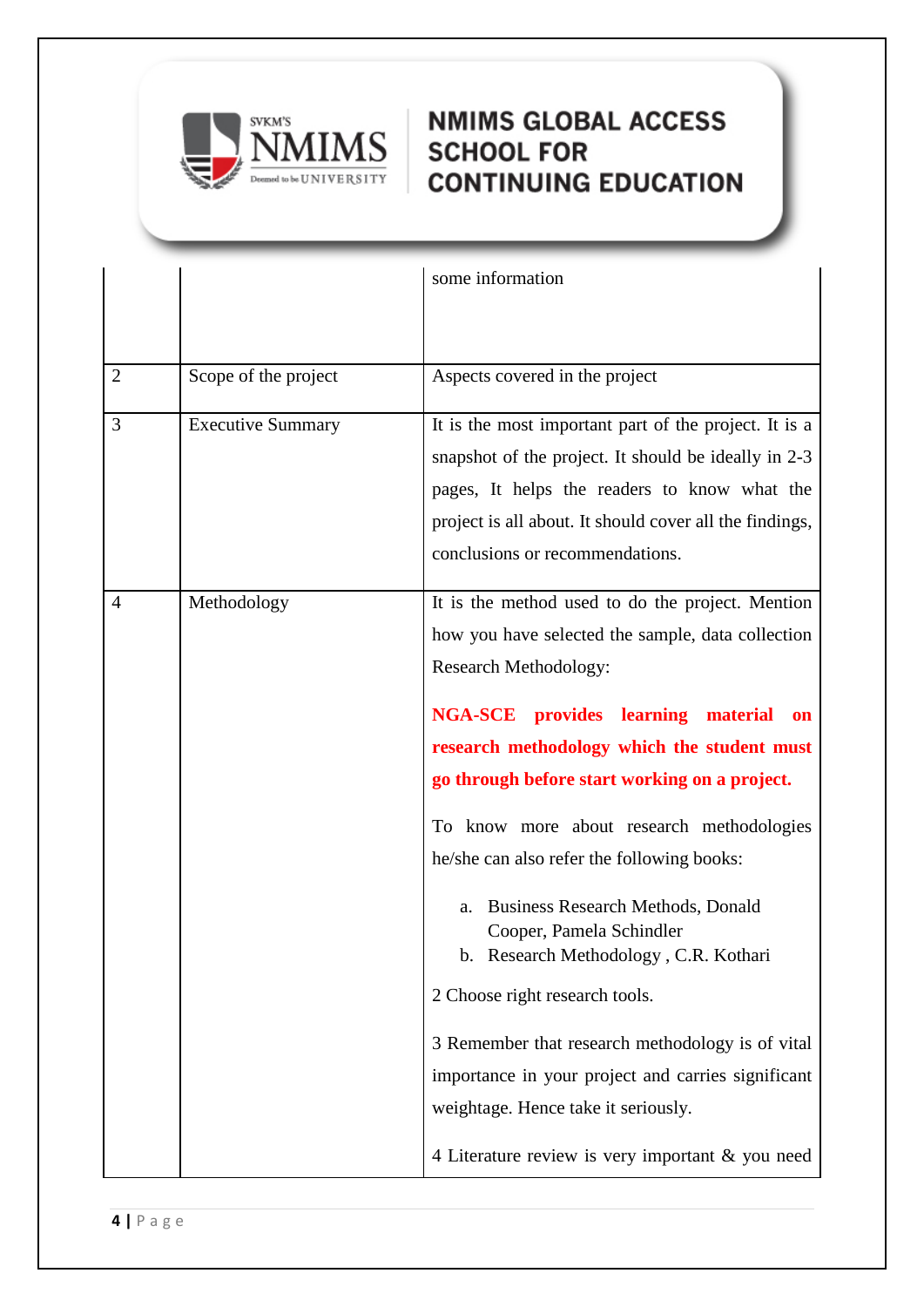

|   |                            | to assign considerable time to visit library $\&$<br>websites. Keep the visits and information records<br>updated, they are necessary for giving references.<br>(Strictly avoid copying from books, web etc.)<br>5 Hypothesis , test rightfully if you choose to go<br>ahead with it. Tools and data collection process.                                                                                                                                                                                                                                                                |
|---|----------------------------|-----------------------------------------------------------------------------------------------------------------------------------------------------------------------------------------------------------------------------------------------------------------------------------------------------------------------------------------------------------------------------------------------------------------------------------------------------------------------------------------------------------------------------------------------------------------------------------------|
| 5 | Data Collection & Analysis | 1 For each objective there has to be a supportive<br>data collected, from either primary or secondary or<br>in some cases from both the sources.<br>2 List out such probable sources for each of the<br>project objective and keep collecting and sorting<br>data<br>3 Represent the data / analysis clearly and easily<br>understandable language / format. Use correct<br>graphs and charts as applicable<br>4 Number all tables and graphs. Prepare index and<br>have it in the initial pages.<br>5 Start collecting data as early as possible than<br>doing it in haste at the end. |
| 6 | Findings                   | It is the heart of the project. Mention the major<br>conclusions drawn from the study.                                                                                                                                                                                                                                                                                                                                                                                                                                                                                                  |